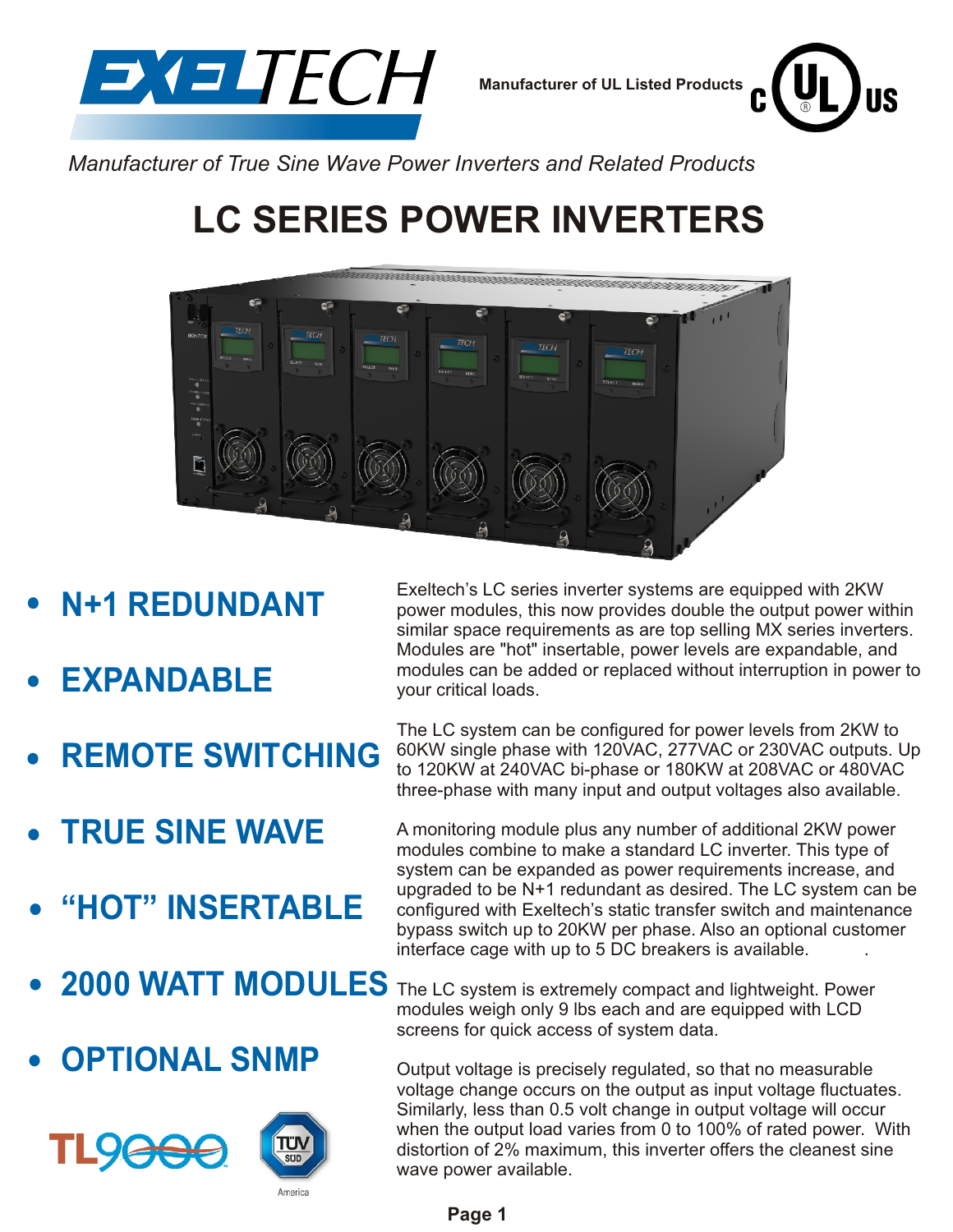## **LC SERIES MODULE OVERVIEW**

The LC Series inverters are a modular design and allows each system to be tailored for specific needs. Systems can range in output power, input voltage, redundancy, and a variety of other options. This is done by selecting different combinations of modules to create a LC inverter system.

## **1.2.1 Power Module Cage Assembly**

The cage assembly can be designed to accept DC input of either positive or negative. It will house from 1 to 6 inverter power modules resulting in a system output of up to 12,000 Watts. It will also house an optional monitoring module (recommended). The left most power module is the system's master module. The next power module to the right is the system's redundant (backup) master module. For redundant operation the system MUST include a monitoring module. The monitoring module is required to initiate a transfer of control to the backup master module.

## **1.2. Power Modules 2**

The power module is the backbone of the LC inverter system and is the majority of the modules in all systems. Each module is capable of producing 2000 Watts of continuous output power. Each module can perform all of the functions to operate as a system's master module. The module will only perform the system master function when placed in the power module cage assembly location identified in the previous section. Each power module is equipped with an LCD display that can show power module status information as well as system status information.

## **1.2.3 Monitoring Module**

The monitoring module provides a visual representation of different alarms created by the system. Each monitoring module has an ON/OFF switch for the system. If a monitoring module is not used the remote switch must be used to turn the system on and off. A monitoring module is required to detect a master power module failure and switch to the secondary master power module if it is available. There are a few different options available to monitor the LC inverter system.

### 1. **Alarm Card:**

With the alarm card, system monitoring is basic and is seen manually through power module LCD displays. Pre set alarms (Alarm1/Minor & Alarm 2/Major) are provided via dry form C relay contacts on the inverter systems backplane. Use of the other connections on the back plane may result in damage to the module or system.

### 2. **Monitor Card:**

With the monitor card, system data is more detailed and can be seen either manually through power module LCD displays or through Ethernet connection which allows for remote monitoring of system data. Each phase's information can be reported via the Ethernet connection. The data can be sent to a PC to be viewed and logged or reported via SNMPv2 or an optional secure SNMPv3. Programmable alarms (Alarm1/Minor & Alarm 2/Major) are provided via dry form C relay contacts on the inverter systems backplane. Product Status is used to program alarms. Use of the other connections on the back plane may result in damage to the module or system.

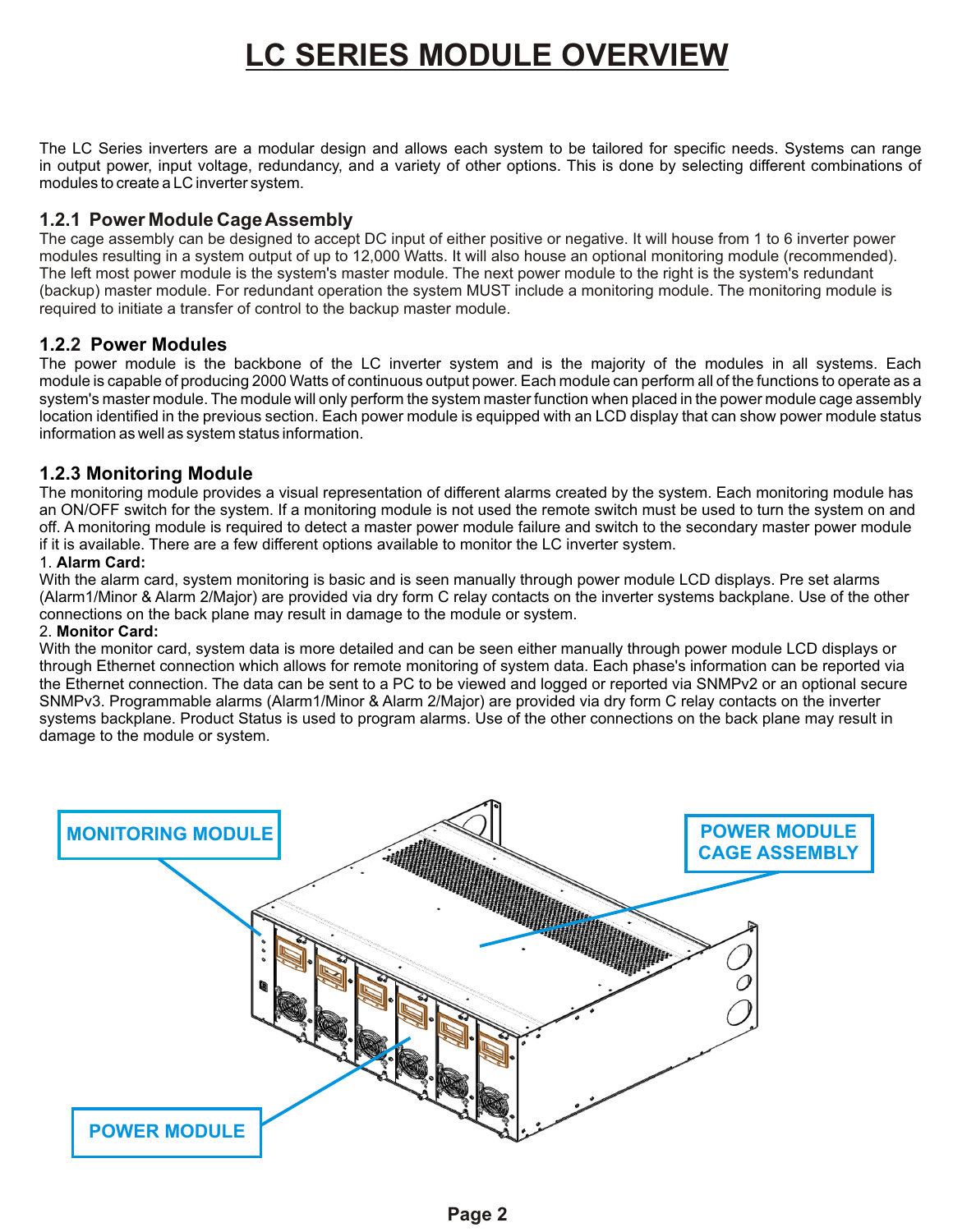# **LC SERIES SYSTEM OVERVIEW**

The LC system can be configured from 2,000 to 12,000 Watts (1 to 6 power modules), with or without an optional monitoring module (highly recommended). With the monitoring module and a sufficient number of power modules, the system provides N+1 redundancy.

### **Remote On/Off Switch:**

 . position to control the inverter system with the remote switch. A set of terminals are provided to turn the inverter system on and off from a remote location. The connection for the remote switch is on a remote alarm connector located under the rear access cover. Connect battery negative 'Bat(-)' to the 'Sw1' terminal to turn the inverter on. The maximum current in this connection is under 0.1 ADC, and has a maximum open circuit voltage of either 24, 48, or 108 VDC. An appropriately rated switch should be used. The remote switch and front panel switch are "OR'd" together so if either switch is on, the inverter system will turn on, and both must be off for shut down. When using the remote switch, insure the front panel switch is in the "OFF"

### **Over Voltage Protection:**

The inverter system will shutdown immediately if the DC voltage exceeds the set limits. When the voltage returns to the normal range, the inverter system will immediately restart. There is a small amount of hysteresis built into the over voltage turn off set point to avoid the possibility of turning off and on rapidly. An over voltage greater than 10% above the limit may cause damage.

### **Under Voltage Protection:**

The inverter system will shutdown when the DC voltage goes below the set limit. The inverter system monitoring module will set an alarm when the inverter system reaches a voltage 5% above the low voltage set limit. When the voltage rises to approximately 15% above the low voltage set limit, the inverter system will turn back on and the alarm condition will clear.

## **Power Modules**

## **DC Voltage Inputs:**

24V, 48V, and 108V DC inputs are available. It is recommended to have a maximum ripple voltage of less than 5% with the peaks not going above Vmax and below Vmin.

## **AC Voltage Outputs:**

120V, 277V, and 230V AC outputs are available (+/- 6%) at 50Hz, 60Hz, or 400Hz (+/- 0.1%).

### **Load Sharing:**

By control system design, the power modules will automatically load share current with other power modules. The load sharing occurs immediately when a module is either added or removed from a power module cage assembly. If a module fails for any reason, the remaining modules will immediately redistribute the load among themselves.

### **Cooling:**

A microprocessor controlled variable speed fan is located on the face plate of the power module. The fan will operate when the module senses an appropriate combination of temperature and power. Fan speed is monitored, and reported to the inverter system monitoring module. Fan speed can be displayed on the power module's LCD display.

### **Over Temperature Protection:**

Each power module will go into thermal shutdown when its internal temperature exceeds the maximum set point. Approximately 5C prior to thermal shutdown, a warning alarm will be sent to the inverter system monitoring module, and will also be displayed on the power module's LCD display. The power module will provide its full rated output up to the temperature listed in the specification sheet. Ambient temperatures in excess of the maximum specification will likely result in thermal shutdown unless the load is reduced appropriately (see detailed specifications for derating). When the power module shuts down, the alarm condition will persist and the cooling fans will continue to run. The power module will automatically restart when it has sufficiently cooled.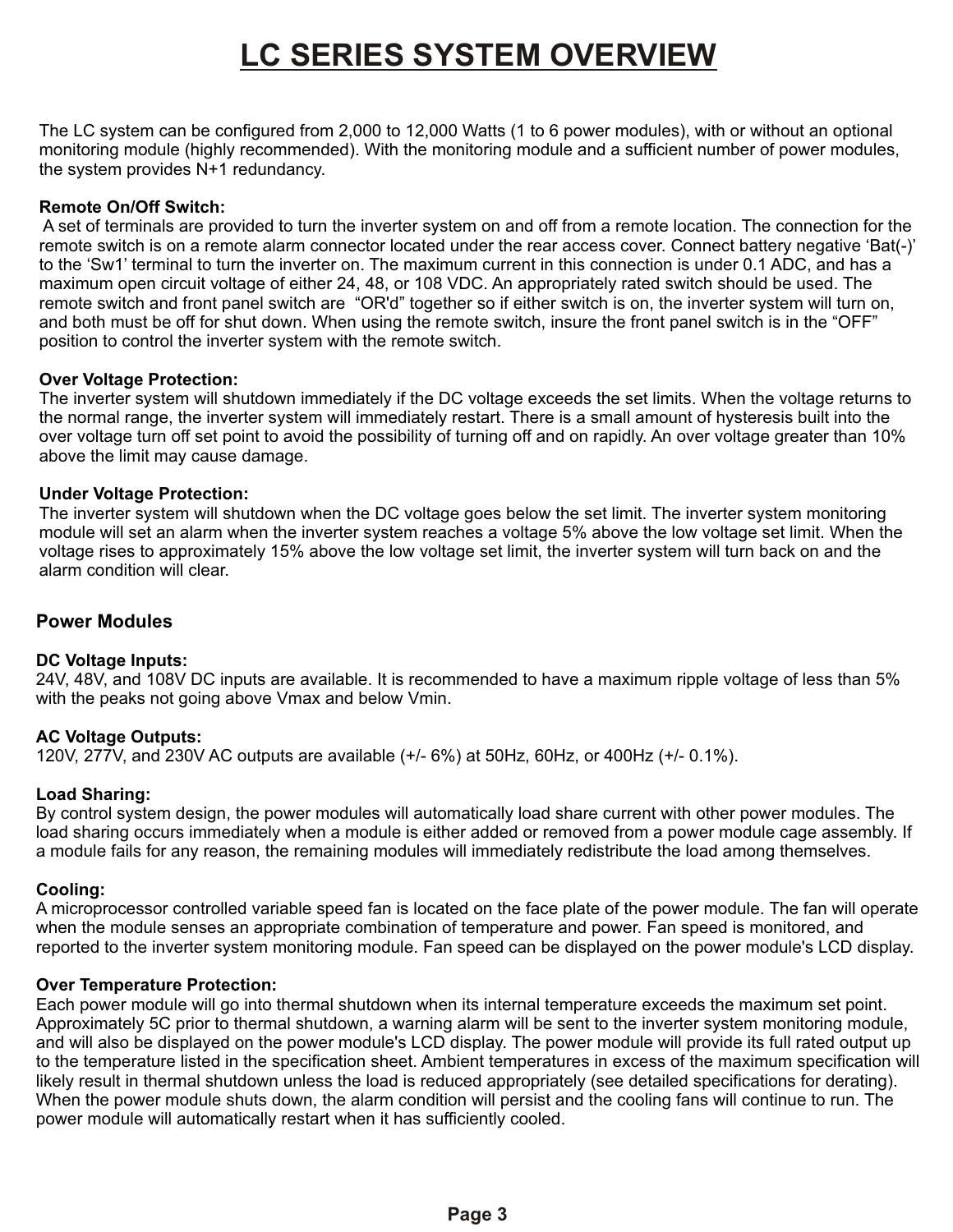## **LC SERIES SYSTEM OVERVIEW**

### **Overload/Short Circuit Protection:**

If the load attempts to draw current in excess of this value, the output waveform will be "clipped" so that this limit is never exceeded.

The power module has a continuous output of 2000 Watts. In addition, the power module is also able to provide a 3 second surge of up to 4000 Watts (depending on the battery voltage and internal temperature). This surge current is available to supply the inrush current demanded by electronic or motor loads. If the surge persists for longer than 3 seconds, the waveform will be "clipped" in an attempt to reduce the output to under 2000 Watts. If "clipping" the waveform is ineffective in reducing the output below 2000 Watts (as would be the situation for an overload/short circuit condition), the power module will shut down after a period of about 7 seconds. Once shut down, it requires cycling the inverter system's ON/OFF switch to reset from this condition. The cause of the overload/short circuit condition must be removed prior to cycling the ON/OFF switch, otherwise, the inverter system will shut down again after the 7 second delay.There is a 30 second delay between surges and the inverter will attempt 3 times then shut down and require a hard restart from the ON/OFF switch on the front of the inverter or on the remote switch.

### **2.3 Monitoring Module**

### **Alarm Card:**

### **Alarm LEDs:**

The alarm card will monitor and display different alarms from the system through the LED's on the front panel.

### **On/Off Switch:**

The on/off switch is located on the front plate of the alarm card. It is used to turn the inverter system on and off.

### **Relay Contacts for Alarms:**

Dry relay contacts are available on the backplane to be used with pre set alarms (Alarm1/Minor & Alarm 2/Major).

\*Alarm Cards with thumb screws are Hot Swappable and can be replaced without interruptions to the system.

### **Monitor Card:**

### **Alarm LEDs:**

The monitor card will monitor and display different alarms from the system through the LED's on the front panel.

### **On/Off Switch:**

The on/off switch is located on the front plate of the monitor card. It is used to turn the inverter system on and off.

### **Relay Contacts for Alarms:**

Dry relay contacts are available on the backplane to be used with programmable alarms (Alarm1/Minor & Alarm 2/Major).

### **Ethernet Monitoring:**

An Ethernet port is available on the front panel to connect to a network for remote monitoring of the system. This includes the industry standard Modbus over Ethernet or SNMPv2 remote monitoring or an optional secure SNMPv3 connection.

\*Monitor Cards with thumb screws are Hot Swappable and can be replaced without interruptions to the system.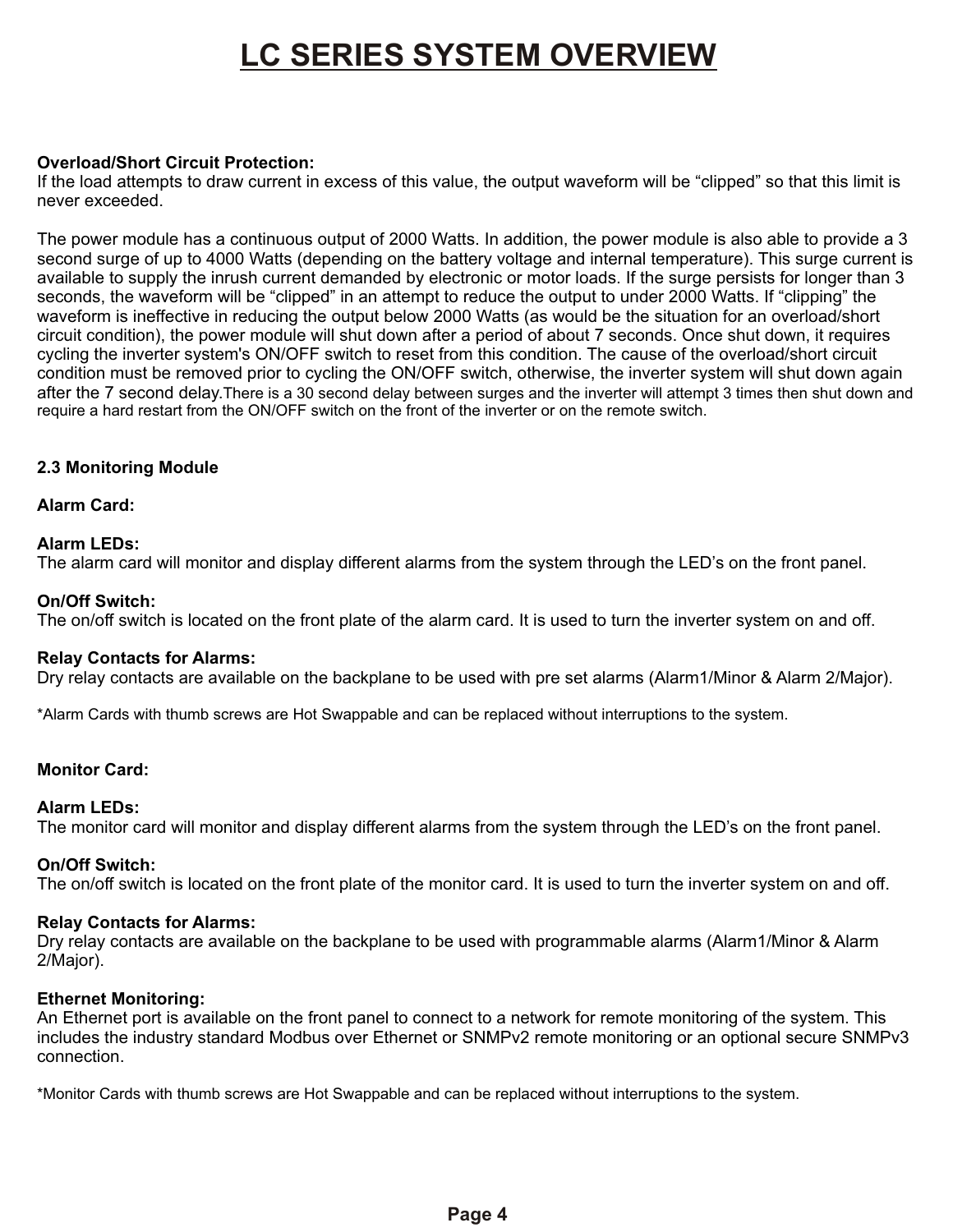# **LC SERIES POWER INVERTER SPECIFICATIONS**

## **INPUT POWER (PER EACH POWER MODULE)**

| <b>MODEL</b><br><b>VOLTAGE</b> | <b>MINIMUM</b><br>(TYPICAL) | <b>SYSTEM</b><br>(TYPICAL) | <b>MAXIMUM</b><br>(TYPICAL) | <b>TYPICAL</b><br><b>EFFICIENCY</b><br>@ FULL<br><b>POWER</b> | <b>PEAK</b><br><b>EFFICIENCY</b><br>@ 1/2<br><b>POWER</b> |
|--------------------------------|-----------------------------|----------------------------|-----------------------------|---------------------------------------------------------------|-----------------------------------------------------------|
| 24V                            | 20.8V                       | 27.6V                      | 30 <sub>V</sub>             | >88%                                                          | >91%                                                      |
| 48V                            | 41.6V                       | 55.2V                      | 60V                         | >88%                                                          | >91%                                                      |
| 108V                           | 93.6V                       | 124.2V                     | 135V                        | >88%                                                          | >91%                                                      |

## **OUTPUT POWER (PER EACH POWER MODULE)**

| <b>CONTINUOUS</b><br><b>POWER</b> | <b>SURGE</b><br><b>POWER</b><br>(3 seconds) | <b>NO LOAD</b><br><b>POWER</b> | <b>OUTPUT</b><br><b>VOLTAGE</b> | <b>OUTPUT</b><br><b>CURRENT</b> | <b>WEIGHT</b><br>LBS. |
|-----------------------------------|---------------------------------------------|--------------------------------|---------------------------------|---------------------------------|-----------------------|
| 2000W                             | 4000W                                       | <b>15W</b>                     | 120V +/-2%                      | 16.7 A                          | 9                     |
| 2000W                             | 4000W                                       | 15W                            | 277V +/-2%                      | 7.2A                            | 9                     |
| 2000W                             | 4000W                                       | <b>15W</b>                     | 230V +/-2%                      | 8.7 A                           | 9                     |

## **GENERAL**

| <b>CONDITIONS</b>      | <b>MINIMUM</b> | <b>TYPICAL</b>    | <b>MAXIMUM</b> |
|------------------------|----------------|-------------------|----------------|
| <b>WAVEFORM</b>        |                | <b>SINUSOIDAL</b> |                |
| <b>LINE REGULATION</b> |                | $.1\%$            | 2%             |
| <b>LOAD REGULATION</b> |                | 1%                | 2%             |
| <b>DISTORTION</b>      |                | 1.5%              | 2%             |
| <b>FREQUENCY</b>       | $-1%$          | 60Hz              | $+.1\%$        |

## **PHYSICAL SPECIFICATIONS**

|         | <b>Dimensions:</b> $8.65'' \times 3.2'' \times 16.25''$ (H x W x D) |
|---------|---------------------------------------------------------------------|
| Weight: | 9lbs                                                                |

## **Monitoring Module Electrical Specifications**

## **Electrical Specifications**

| <b>Inverter Voltage Reading:</b><br><b>Inverter Current Reading:</b> | True RMS Voltage +/- 1%<br>True RMS Current +/- 1% |
|----------------------------------------------------------------------|----------------------------------------------------|
| <b>Frequency Reading:</b>                                            | 1/10 Hz resolution                                 |
| <b>DC Voltage Reading:</b>                                           | Nominal DC Voltage +/- 1%                          |

## **PROTECTION CIRCUITRY**

| Over Voltage:        | Shutoff at maximum input                              |
|----------------------|-------------------------------------------------------|
| Under Voltage:       | voltage, per input table.<br>Shutoff at minimum input |
|                      | voltage, per input table.                             |
| Thermal:             | Shuts off due to over                                 |
|                      | temperature condition.                                |
| <b>Output Short:</b> | Unit shuts off:                                       |
|                      | electronically limited.                               |
|                      | Manual reset required.                                |

## **ENVIRONMENTAL**

| Temperature: | $-25^{\circ}$ C to $+40^{\circ}$ C full power,<br>derated -25% per 10°C<br>above $40^{\circ}$ C.                                   |
|--------------|------------------------------------------------------------------------------------------------------------------------------------|
| Humidity:    | 5 to 95%<br>non-condensing                                                                                                         |
| Altitude:    | $-60m$ to $3.048m$<br>(-197ft. To 10,000ft.)<br>Altitudes >10,000ft.<br>thermally derate from<br>$40^{\circ}$ C to $30^{\circ}$ C. |
| Cooling:     | Thermostatically controlled<br>variable speed forced air.                                                                          |
| Warranty:    | Full year parts and labor.                                                                                                         |

## **Physical Specifications**

|         | <b>Dimensions:</b> $8.65'' \times 3.2'' \times 16.25''$ (H x W x D) |
|---------|---------------------------------------------------------------------|
| Weight: | $< 1.5$ lbs                                                         |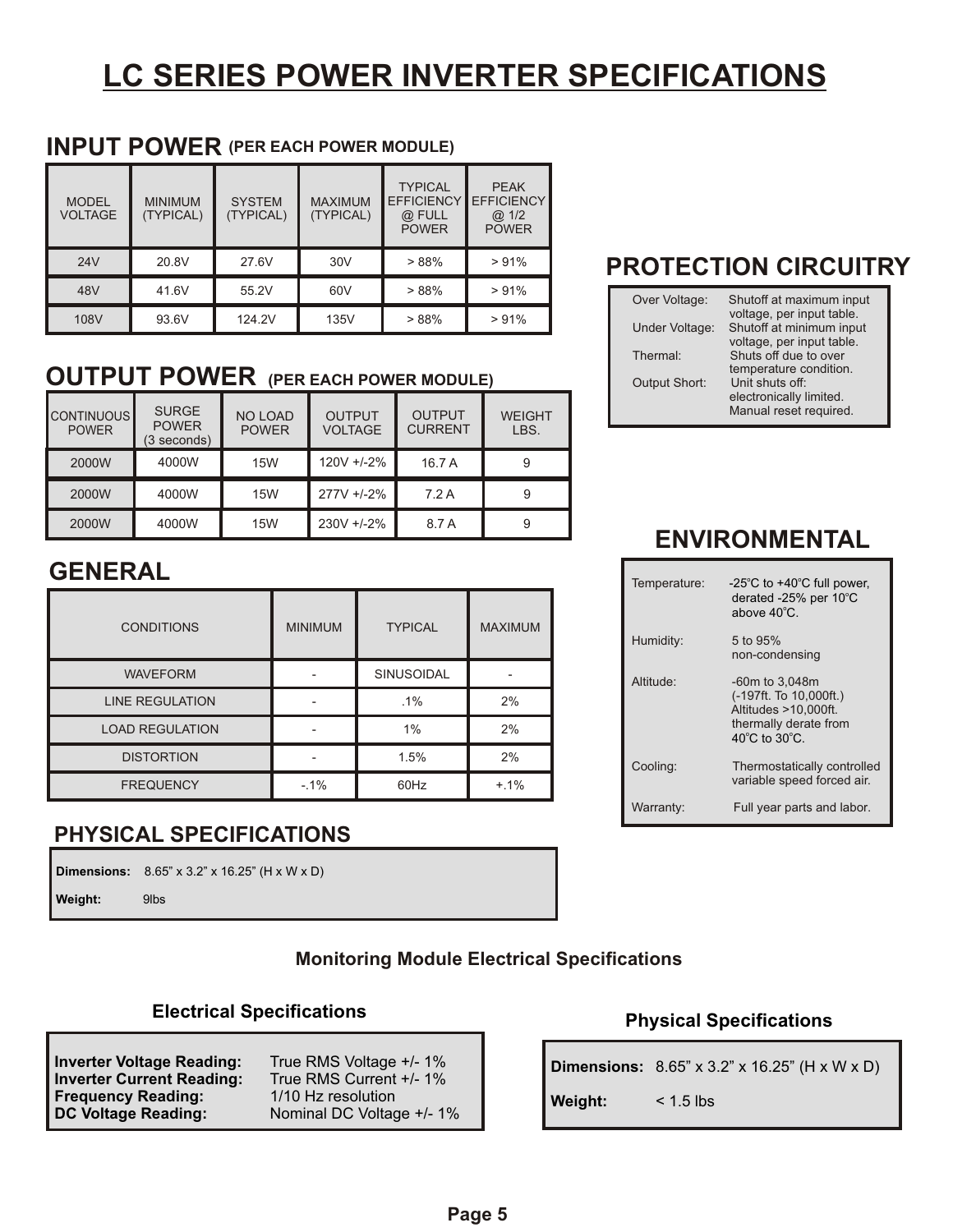# **LC SERIES 12KW SYSTEM SPECIFICATIONS**

## **INPUT POWER**

| <b>MODEL</b><br><b>VOLTAGE</b> | <b>MINIMUM</b><br>(TYPICAL) | <b>SYSTEM</b><br>(TYPICAL) | <b>MAXIMUM</b><br>(TYPICAL) | <b>MAXIMUM</b><br><b>CURRENT</b> |
|--------------------------------|-----------------------------|----------------------------|-----------------------------|----------------------------------|
| 24V                            | 20.8V                       | 27.6V                      | 30V                         | 700A                             |
| 48V                            | 41.6V                       | 55.2V                      | 60V                         | 350A                             |
| 108V                           | 93.6V                       | 124.2V                     | 135V                        | 160A                             |

## **OUTPUT POWER**

| <b>CONTINUOUS</b><br><b>POWER</b> | <b>SURGE</b><br><b>POWER</b><br>(3 seconds) | <b>OUTPUT</b><br><b>VOLTAGE</b> | <b>OUTPUT</b><br><b>CURRENT</b> | <b>WEIGHT</b><br>LBS.<br>(With Monitoring Module) |
|-----------------------------------|---------------------------------------------|---------------------------------|---------------------------------|---------------------------------------------------|
| 12000W                            | 24000W                                      | $120V + 2%$                     | 100A                            | 69                                                |
| 12000W                            | 24000W                                      | 277V +/-2%                      | 43.3 A                          | 69                                                |
| 12000W                            | 24000W                                      | 230V +/-2%                      | 52.2 A                          | 69                                                |

## **GENERAL**

| <b>CONDITIONS</b>      | <b>MINIMUM</b> | <b>TYPICAL</b>    | <b>MAXIMUM</b> |
|------------------------|----------------|-------------------|----------------|
| <b>WAVEFORM</b>        |                | <b>SINUSOIDAL</b> |                |
| <b>LINE REGULATION</b> |                | $.1\%$            | 2%             |
| <b>LOAD REGULATION</b> |                | $1\%$             | 2%             |
| <b>DISTORTION</b>      |                | 1.5%              | 2%             |
| <b>FREQUENCY</b>       | $-1\%$         | 60Hz              | $+.1\%$        |

## **PHYSICAL SPECIFICATIONS**

| <b>Dimensions:</b>  | $8.75$ " x 21" x 20" (H x W x D)                                                                                      | 8.75" x 23" x 20" (H x W x D) (Includes rack/shelf mounting hardware) |
|---------------------|-----------------------------------------------------------------------------------------------------------------------|-----------------------------------------------------------------------|
|                     | <b>Mounting Clearance Requirements</b> Above:<br>Front:<br>Rear:                                                      | $1.75$ " (1 U)<br>18"<br>18"                                          |
| Access:             |                                                                                                                       | Rear for Installation and Maintenance and Front for Operation         |
| Control:            | Microprocessor control, Ethernet based monitoring                                                                     |                                                                       |
| <b>Options:</b>     | Pre-charge Circuit Panel                                                                                              | PN: 800-DCPRE-400                                                     |
| <b>Accessories:</b> | <b>Blank Position Cover Panel</b><br>Relay Rack Mounting Bracket PN: 020-00317-401<br><b>Surface Mounting Bracket</b> | PN: 020-00411-400<br>PN: 020-00222-400                                |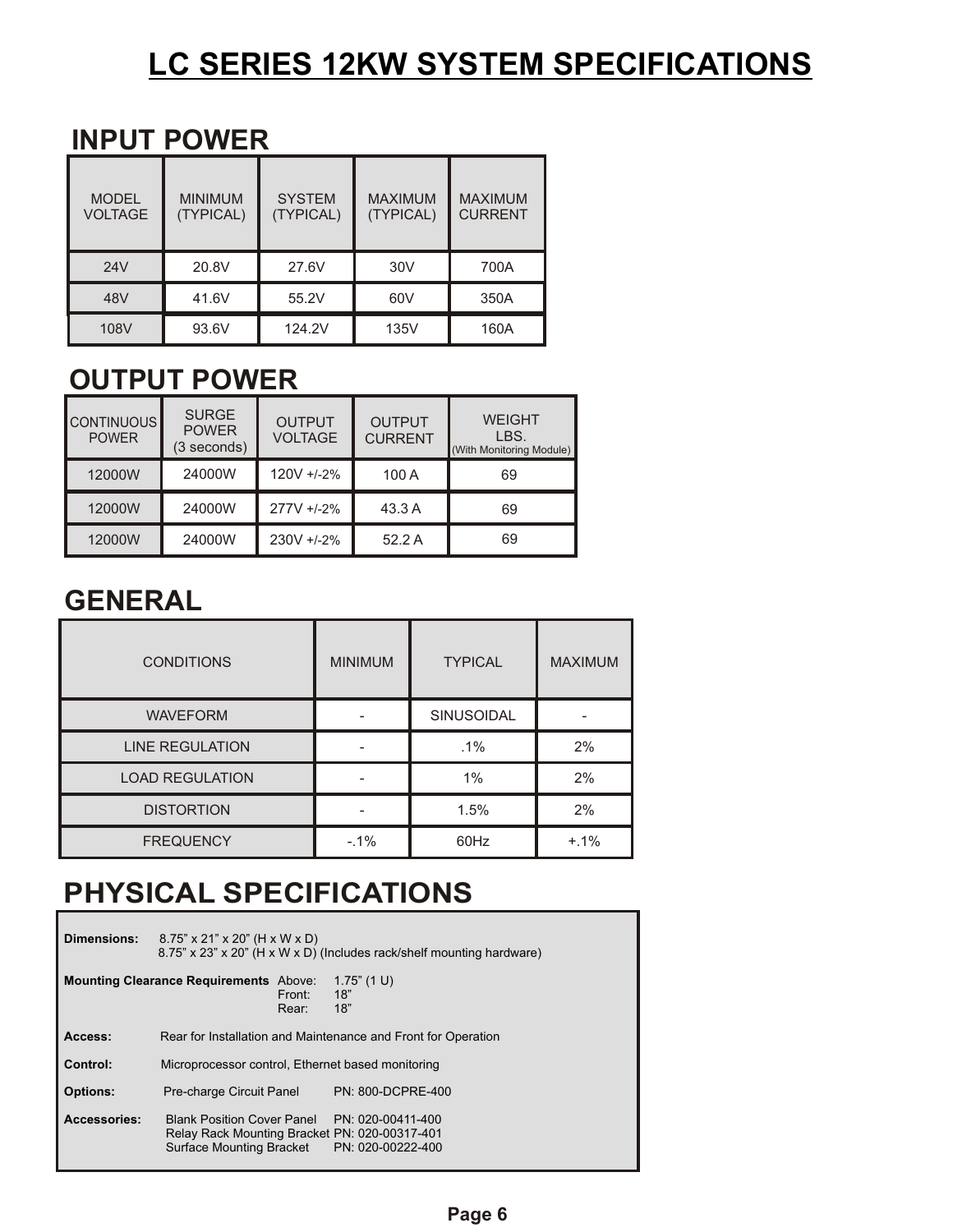# **LC SYSTEMS POWER MODULE**

## **DC Voltage Inputs:**

24V, 48V, and 108 VDC inputs are available. It is recommended to have a maximum ripple voltage of less than 5% with the peaks not going above Vmax and below Vmin.

## **AC Voltage Outputs:**

120V, 277V and 230V AC outputs are available (+/- 6%) at 50Hz, 60Hz, or 400Hz  $(+/- 0.1\%)$ .

## **Load Sharing:**

By control system design, the power modules will automatically load share current with other power modules. The load sharing occurs immediately when a module is either added or removed from a power module cage assembly. If a module fails for any reason, the remaining modules will immediately redistribute the load among themselves.

## **Cooling:**

A microprocessor controlled variable speed fan is located on the face plate of the power module. The fan will operate when the module senses an appropriate combination of temperature and power. Fan speed is monitored, and reported to the inverter system monitoring module. Fan speed can be displayed on the power module's LCD display.

## **Over Temperature Protection:**

Each power module will go into thermal shutdown when its internal temperature exceeds the maximum set point. Approximately 5C prior to thermal shutdown, a warning alarm will be sent to the inverter system monitoring module, and will also be displayed on the power module's LCD display. The power module will provide its full rated output up to the temperature listed in the specification sheet. Ambient temperatures in excess of the maximum specification will likely result in thermal shutdown unless the load is reduced appropriately (see detailed specifications for derating). When the power module shuts down, the alarm condition will persist and the cooling fans will continue to run. The power module will automatically restart when it has sufficiently cooled.

## **Overload/Short Circuit Protection:**

If the load attempts to draw current in excess of this value, the output waveform will be "clipped" so that this limit is never exceeded.

The power module has a continuous output of 2000 Watts. In addition, the power module is also able to provide a 3 second surge of up to 4000 Watts (depending on the battery voltage and internal temperature). This surge current is available to supply the inrush current demanded by electronic or motor loads. If the surge persists for longer than 3 seconds, the waveform will be "clipped" in an attempt to reduce the output to under 2000 Watts. If "clipping" the waveform is ineffective in reducing the output below 2000 Watts (as would be the situation for an overload/short circuit condition), the power module will shut down after a period of about 7 seconds. Once shut down, it requires cycling the inverter system's ON/OFF switch to reset from this condition. The cause of the overload/short circuit condition must be removed prior to cycling the ON/OFF switch, otherwise, the inverter system will shut down again after the 7 second delay.

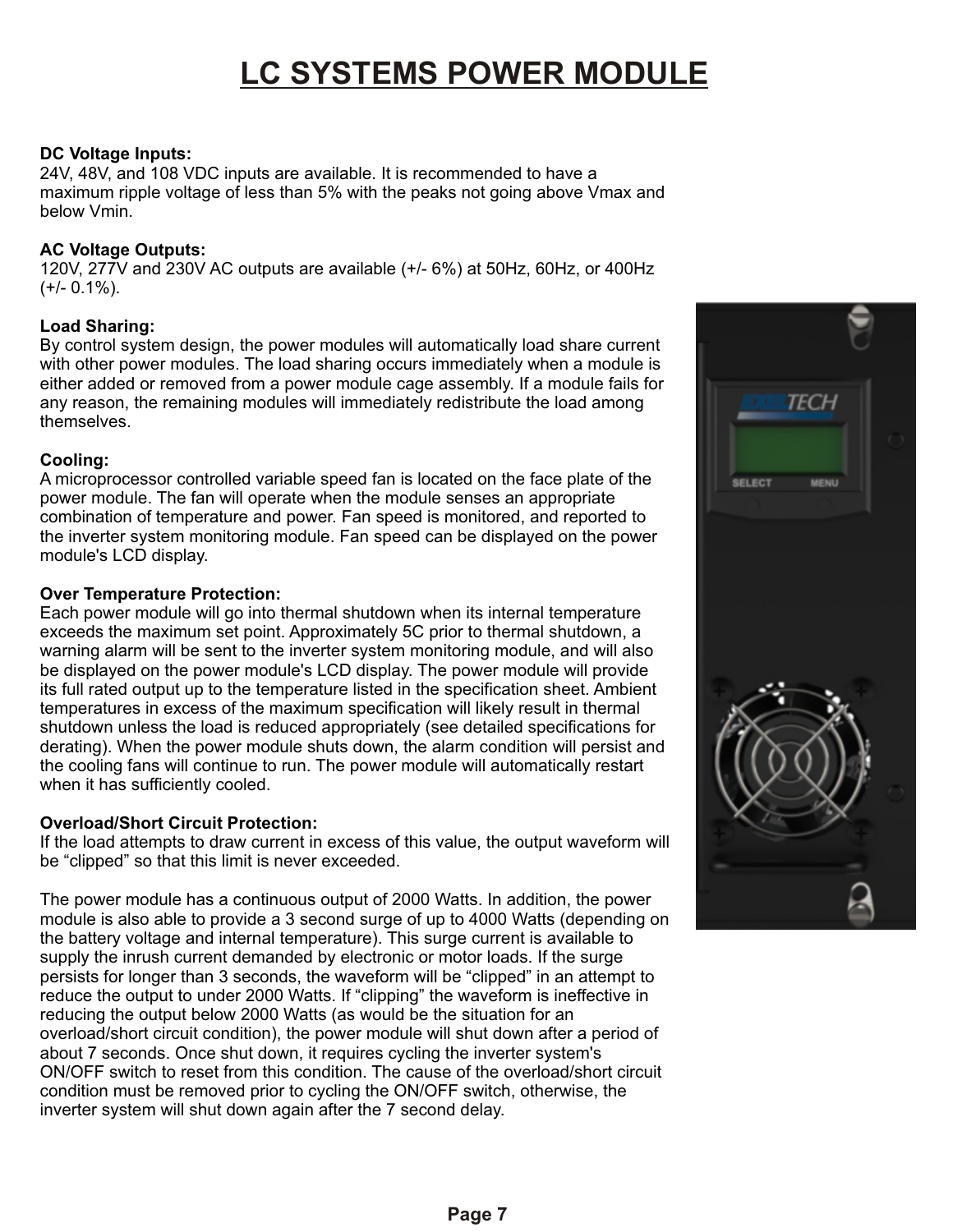# **LC SYSTEMS ALARM CARD**

The alarm card can be added to 19" and 23" power module cages.

The alarm card is powered by the inverter or utility.

Each alarm card is specific to one input voltage.

AC & DC alarms only (Non-Programmable)

No data reporting through Ethernet.

Data can be monitored via power module LCD display.

**Faceplate Displays:**

**INVERTER SWITCH:** Up is "ON" and Down is "OFF"

## **PHASE TEST BUTTONS:**

Test the following functions for each phase: -AC ALARMS -AC LED STATUS -MASTER TOGGLE

**PHASE STATUS LED:** Will be green when AC power is in specs

**DC STATUS LED:** Will be green when the DC power is in specs

\*Alarm Cards with thumb screws are Hot Swappable and can be replaced without interruptions to the system.

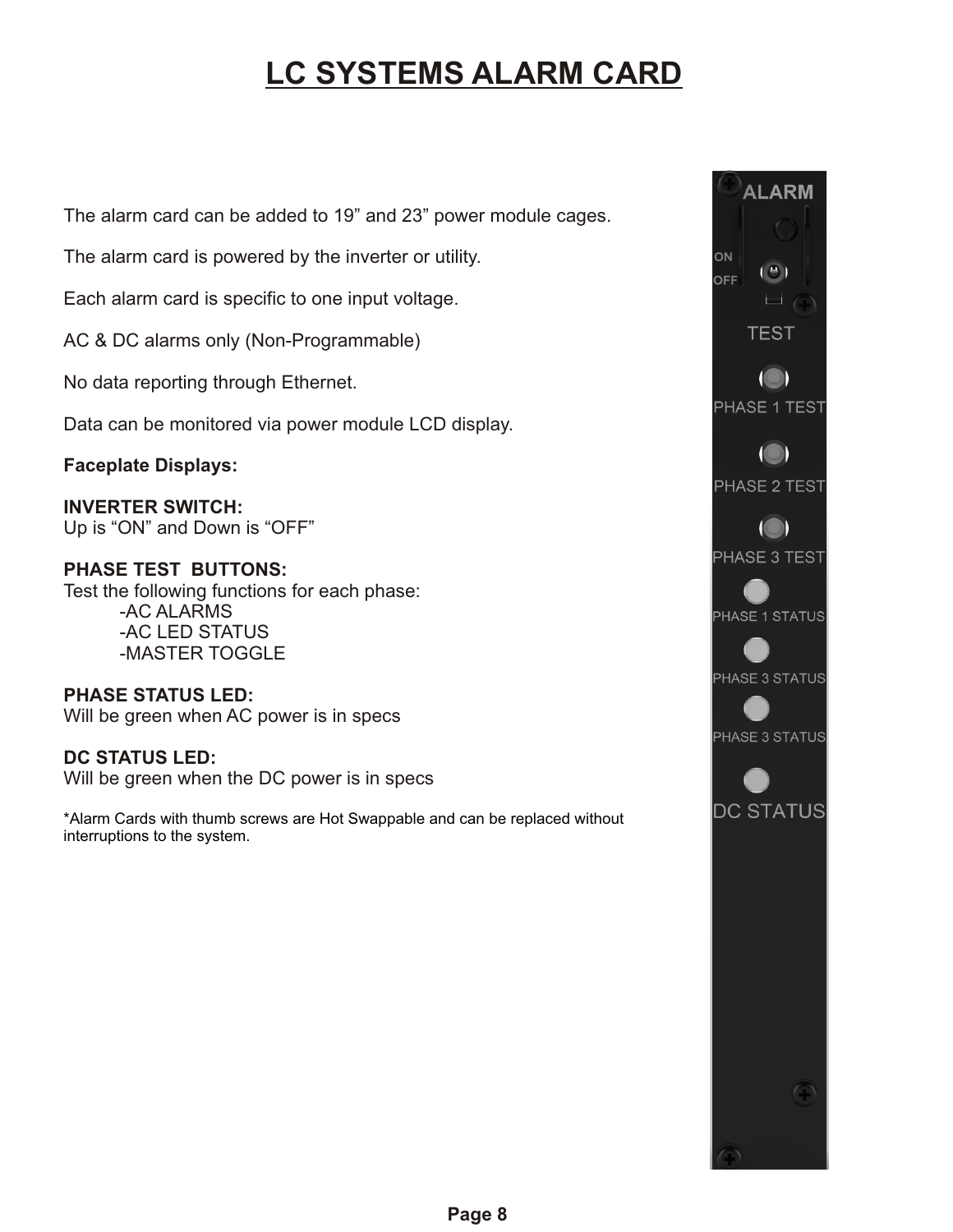# **LC SYSTEMS MONITOR CARD**

It is now possible to monitor all of your remote power stations from a single location. You can have up to the minute verification that all of your remote power systems are 100% operational. For example, the remote power system can report that it is currently running at 90% of its rated capacity.

## **Operation** .

Normal operation of the monitor card is similar to the alarm card previously described in this document. The biggest difference is the remote monitoring of the system data.

## **Remote Monitoring** .

Ethernet connection allows for remote monitoring of system data. Each phase's information can be reported via an Ethernet connection. The data can be sent to a PC to be viewed and logged or reported via SNMPv2 or an optional secure SNMPv3. Programmable Alarm 1/Minor and Alarm 2/Major are provided via dry form C relay contacts. Use of the other alarm ports on the back plane may result in damage to the module or system.

## **Differences from Alarm Card:**

-Remote data monitoring

-Not limited to a specific input voltage

-Allows for programmable alarms

-Built in microprocessor that allows for a wider range of system data. Data can be monitored both remotely and via power module LCD display.

## **Faceplate Displays:**

## **INVERTER SWITCH:**

Up is "ON" and down is "OFF"

## **PHASE STATUS LED:**

Will be green when AC power is in specs

## **COMM STATUS:**

Will be green when monitor card is communicating to another device.

## **IP RESET:**

When pushed it will Reboot the communication port

**Ethernet Port:** Allows connection to the inverter system via Ethernet cable

\*Monitor Cards with thumb screws are Hot Swappable and can be replaced without interruptions to the system.

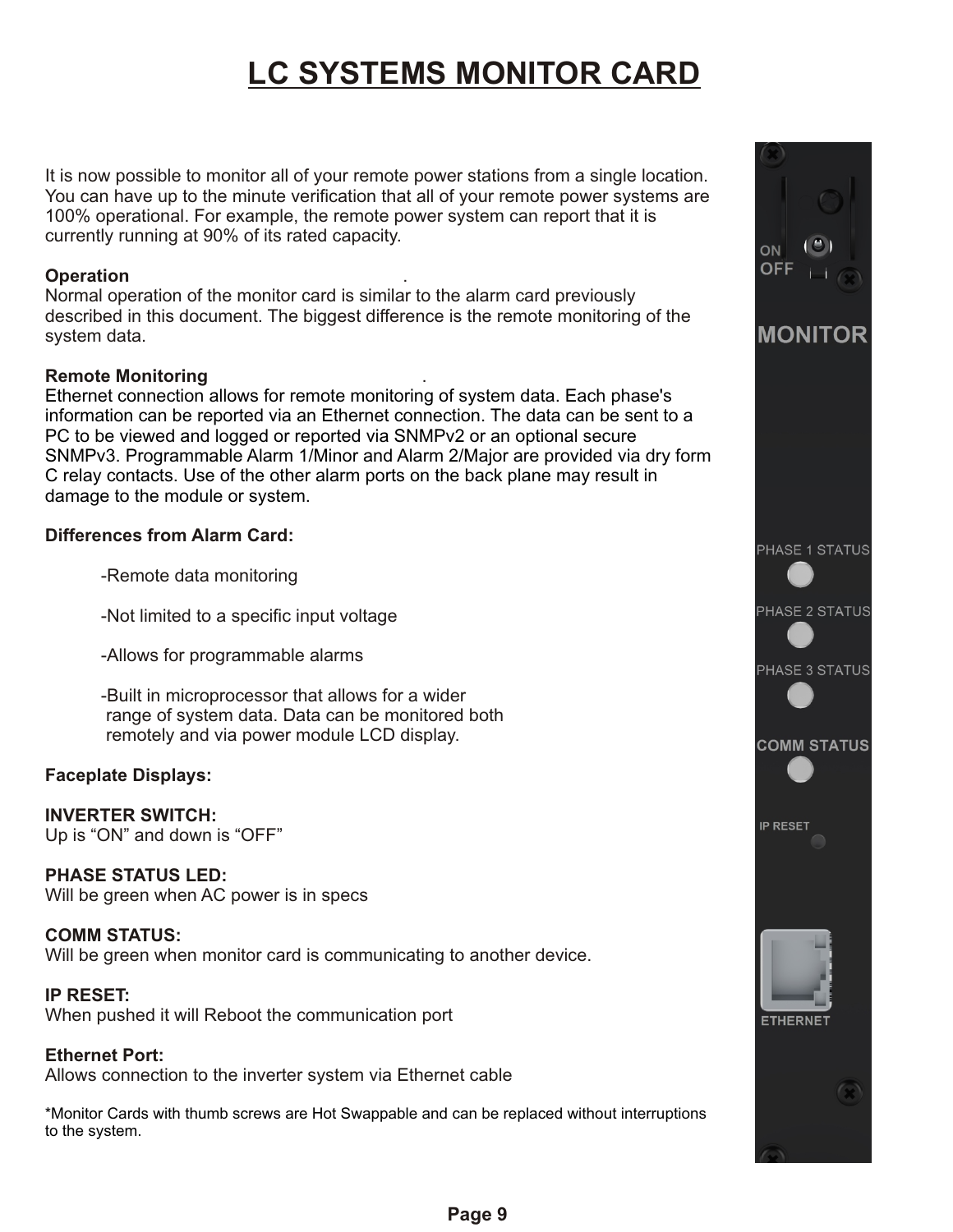## **STATIC TRANSFER SWITCH SYSTEM**



### **SOLID STATE SCR-BASED SWITCHING WITH ZERO TRANSFER TIME:**

Detect time inverter to commercial power: < 4 msec. Detect time commercial power to inverter: < 4 msec. Transfer time when changing primary: 0 msec.

### **LED ALARMS:**

**LED Phase Indicators:** Indicates the status of the primary and secondary source as well as the status of the MBS.

**LED Status Indicators:** Displays the overall status of the STS System.

**LED Source Indicators:** Three LED indicators per phase display the Inverter, Utility, and Output Status for each phase.

### **CONTACT CLOSURES (REMOTE ALARMS):**

**PROGRAMMABLE ALARMS:** Two programmable relay alarms are available on the backplane.

**REMOTE MONITORING OVER ETHERNET:** Monitors all alarms, AC and DC current and voltage, and AC frequency.

**10/100/ DHCP** (default) / **STATIC IP** (configurable)

**Product Status:** Lightweight Java based application with a simple GUI used to monitor system conditions and log conditions history.

**SNMP v1 Monitoring:** SNMP Traps over Ethernet can be used to monitor all system information. The ".mib" file is provided on the Exeltech website.

**Modbus TCP/IP:** System status information is also available via Modbus communications over Ethernet. Modbus tables are available on the Exeltech website.

**FORCED CONVECTION COOLING:** Fan is operated based on internal SCR temperature and load power level.

## **PRIMARY SOURCE SELECT SWITCH**

## **RECOMMENDED TO BE USED WITH MAINTENANCE BYPASS SWITCH**